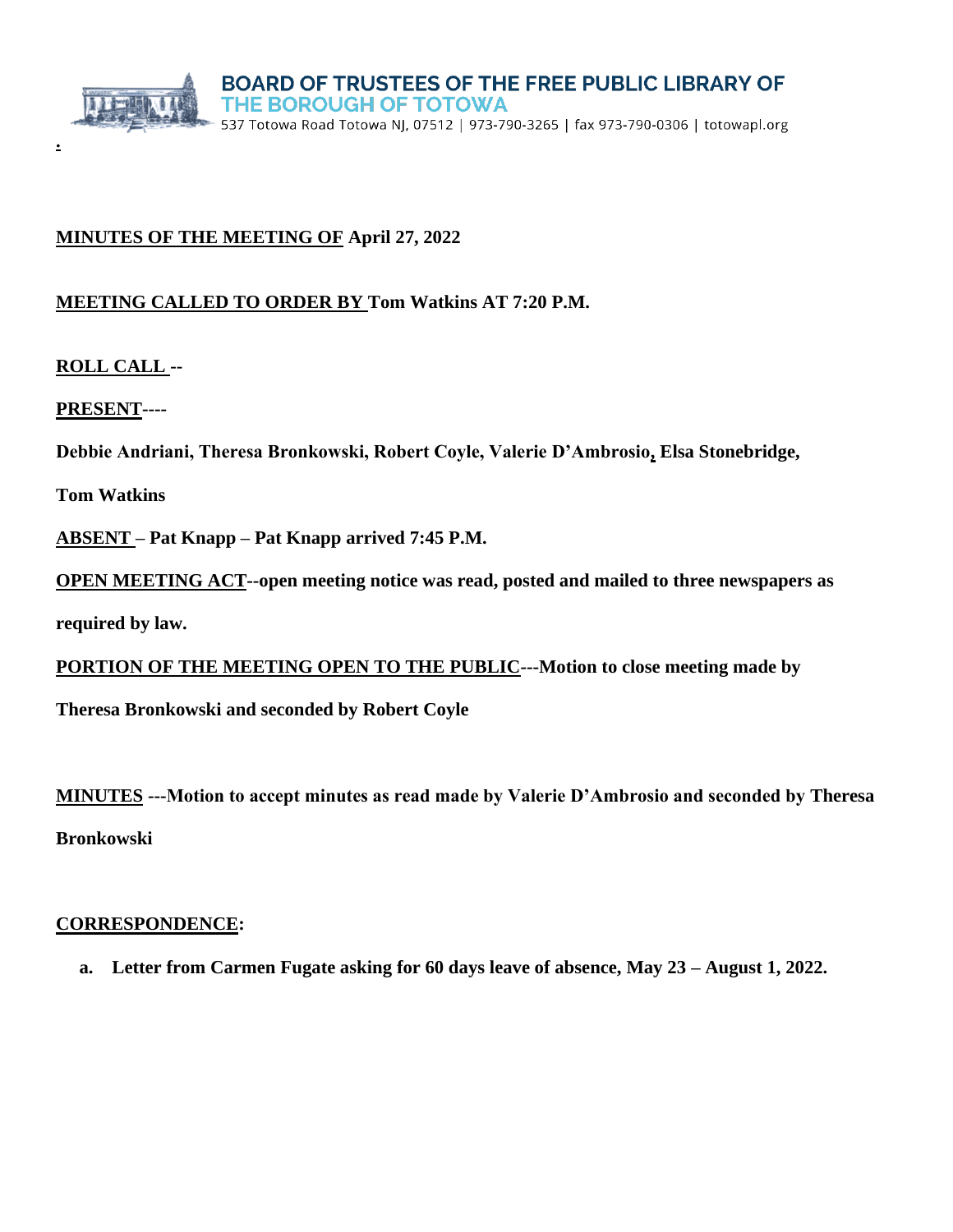### **DIRECTORS REPORT:**

**1. Facilities update:** 

**Roof will hopefully start next week. Mayor has agreed that the town would pay \$41,850 toward the roof replacement. The Foundation donated \$30,000 towards furniture. The Friends donated \$6,265 towards furniture.**

- **2. Materials and services: Will be weeding out about 1,000 books.**
- **3. Outreach & programming: Still working on starting a business group. Book Fair in Clifton for the county.**
- **4. Personnel: Phil is still here. Dawn Barbados Schiavo started as a part timer. Gianna Gaboda hired as a page.**
- **5. Future Plans:**
- **6. Statistics:**
- **7. Volunteer update: Passaic Valley & PCTI volunteers helped with the Rummage Sale.**

#### **OLD BUSINESS:**

**a. New Jersey Library Construction Bond Act/Renovation Status. Most of the windows have been installed. Furniture has been ordered.**

#### **COMMITTEE REPORTS:**

- **1. Budget & Finance**
- **2. Building & Grounds**
- **3. Personnel & Policy**
- **4. Strategic Planning**

#### **NEW BUSINESS:**

**a. 2021 Financial Disclosure Statements update – there are a couple still outstanding.**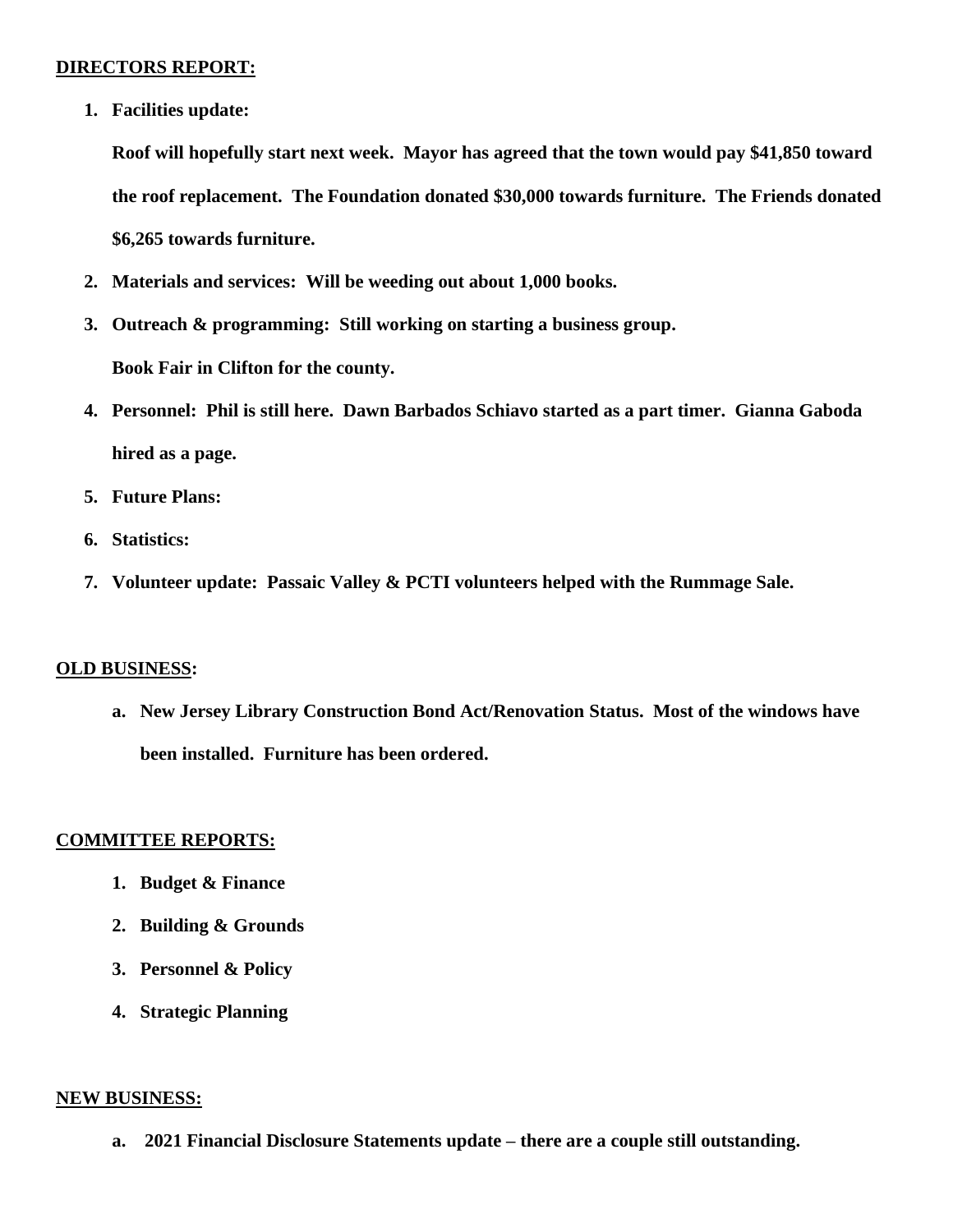### **FRIENDS OF THE LIBRARY:**

**a. Rummage Sale Recap – Made \$400 on shredding. Total made was \$4,200.**

### **FOUNDATION:**

- **1, Furniture Donation – Foundation donated \$30,000.**
- **2. Italian Family Style Dinner – October 3rd, 2022**

## **FINANCIAL REPORT:**

**1. Motion to accept monthly financial report for April made by Valerie D'Ambrosio and seconded by Robert Coyle**

**Roll Call: Debbie Andriani, Theresa Bronkowski, Robert Coyle, Valerie D'Ambrosio, Pat Knapp, Elsa Stonebridge, Tom Watkins**

**2. Motion to pay bills for April awaiting approval made by Valerie D'Ambrosio and seconded by Robert Coyle.**

**Roll Call: Debbie Andriani, Theresa Bronkowski, Robert Coyle, Valerie D'Ambrosio, Pat Knapp, Elsa Stonebridge, Tom Watkins** 

**3. 2022 Salary Guide and 2022 Budget – on hold until next meeting.**

## **ANNOUNCEMENTS:**

**a. Next Board of Trustee Meeting – May 25th, 2022**

### **ADJOURNMENT – Motion to adjourn made by Valerie D'Ambrosio and seconded by**

**Theresa Bronkowski**